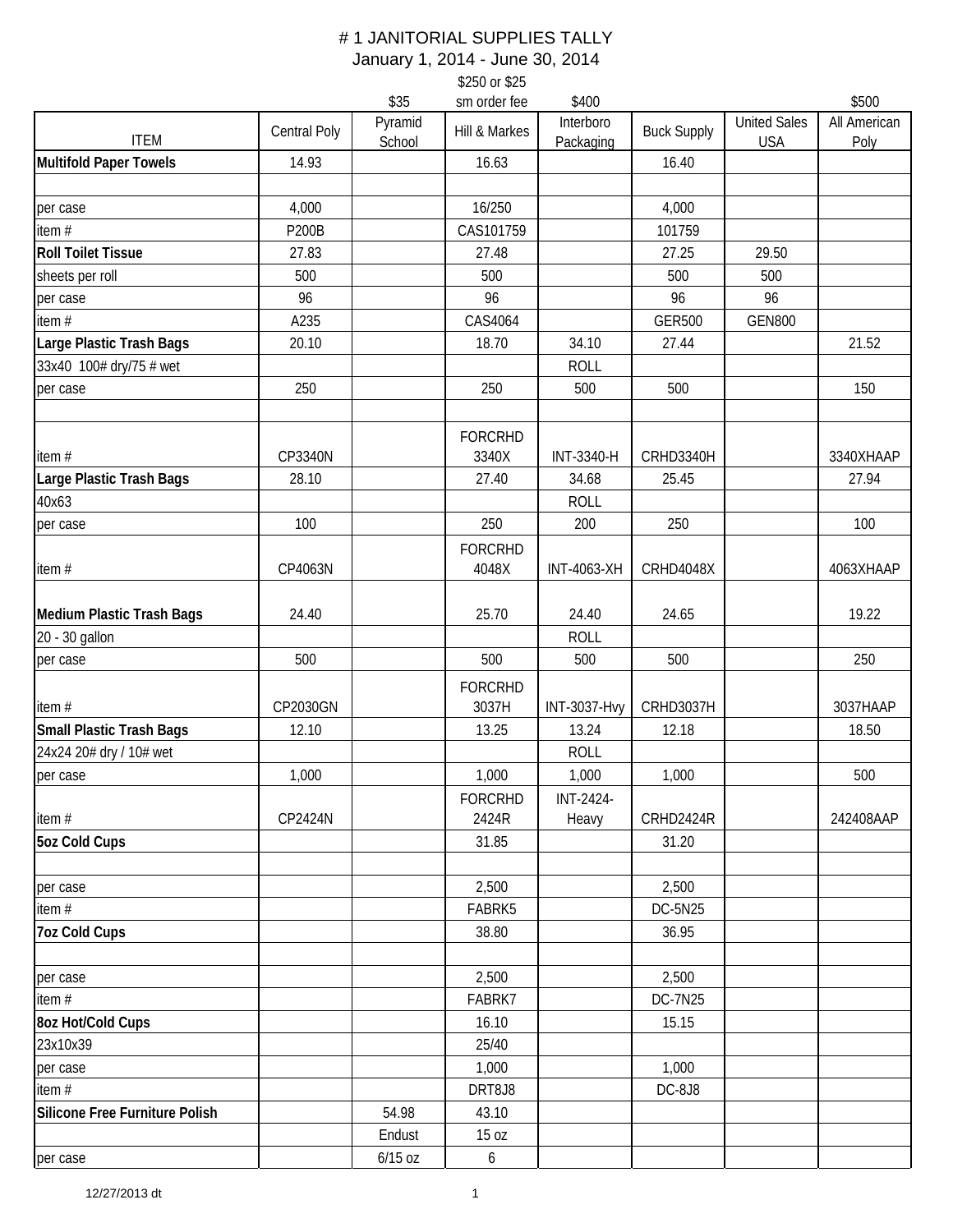|                                     |              | Pyramid           |                      | Interboro |                    | <b>United Sales</b>       | All American |
|-------------------------------------|--------------|-------------------|----------------------|-----------|--------------------|---------------------------|--------------|
| <b>ITEM</b>                         | Central Poly | School            | Hill & Markes        | Packaging | <b>Buck Supply</b> | <b>USA</b>                | Poly         |
| item#                               |              | JAN96291          | JS61196291           |           |                    |                           |              |
| <b>Aerosol Furniture Polish</b>     |              | 28.69             | 43.10                |           | 32.60              |                           |              |
|                                     |              | SprayPak          | 15 oz                |           | 18 oz              |                           |              |
| per case                            |              | 12/17 oz          | 6                    |           | 12                 |                           |              |
| item#                               |              | 433-4109          | JS61196291           |           | MP-APO-18          |                           |              |
| Liquid Disinfectant / Cleaner (non- |              |                   |                      |           |                    |                           |              |
| abrasive) Comet                     |              |                   | 43.00                |           | 45.25              |                           |              |
|                                     |              |                   | 32 oz                |           | 32 oz              |                           |              |
| per case                            |              |                   | 8                    |           | 8                  |                           |              |
| item#                               |              |                   | PNG 02287            |           | LG-PGC02287        |                           |              |
| Roll Paper Towel - White            | 17.67        |                   | 17.50                |           | 17.25              |                           |              |
|                                     | 85           |                   | 85                   |           | 90                 |                           |              |
| per case                            | 30           |                   | 30                   |           | 30                 |                           |              |
| item #                              | 6350         |                   | CAS4073A1            |           | BAY41000           |                           |              |
| Roll Paper Towel - Brown            | 17.99        |                   | 17.50                |           | 19.85              |                           |              |
|                                     | 350'         |                   | 85                   |           | 250                |                           |              |
| per case                            | 12           |                   | 30                   |           | 12                 |                           |              |
| item #                              | <b>P720N</b> |                   | CAS4073A1            |           | GP-28290           |                           |              |
| <b>Brawny Paper Towel</b>           | 48.99        |                   | 49.30                |           | 49.90              |                           |              |
|                                     | 85           |                   | Bounty               |           |                    |                           |              |
| per case                            | 30           |                   | 30 / 48 sht          |           | 30                 |                           |              |
| item #                              | 6350         |                   | PNG 81539            |           | LG-PGC28838        |                           |              |
| Spray Disinfectant                  |              | 25.98<br>SprayPak | 26.80<br>19oz Claire |           | 24.85<br>18 oz     | 40.00<br>Spring Waterfall |              |
| per case                            |              | 12/20 oz          | 12                   |           | 12                 | 12/20 oz                  |              |
| item#                               |              | 433-4104          | CLRCS238             |           | MP-AOS-18          | REC 02845                 |              |
| Spray Disinfectant                  |              | 25.98             | 26.80                |           |                    | 26.50                     |              |
| SPRAY PAK or equal                  |              | SprayPak          | 19oz Claire          |           |                    | 15 oz                     |              |
| per case                            |              | 12/20 oz          | 12                   |           |                    | 12                        |              |
| item $#$                            |              | 433-4104          | CLRCS238             |           |                    | 433-4113                  |              |
| Liquid All Purpose Bathroom         |              |                   |                      |           |                    |                           |              |
| Cleaner                             |              |                   | 17.75                |           | 28.90              |                           |              |
|                                     |              |                   | gal                  |           | gal                |                           |              |
| per case                            |              |                   | 4                    |           | 4                  |                           |              |
| item #                              |              |                   | SMZF1232004          |           | MP-L64-1           |                           |              |
| <b>Bleach</b>                       |              |                   | 13.50                |           | 8.90               |                           |              |
|                                     |              |                   | 121oz                |           | Austin             |                           |              |
| per case                            |              |                   | 3                    |           | 6 gal              |                           |              |
| item#                               |              |                   | CLX30966             |           | CR-BLEACH-6        |                           |              |
| Oxiclean                            |              |                   |                      |           | 11.90              |                           |              |
| 25 <sub>lb</sub>                    |              |                   |                      |           | $\mathbf{1}$       |                           |              |
| per case                            |              |                   |                      |           | 15#                |                           |              |
| item#                               |              |                   |                      |           | LG-CDC 51781       |                           |              |
| Plunger                             |              | 2.89              |                      |           | 2.75               |                           |              |
|                                     |              | ea                |                      |           |                    |                           |              |
| per case                            |              | $12$ / $ctn$      |                      |           | $\mathbf{1}$       |                           |              |
| item #                              |              | 280174            |                      |           | JAN-1065           |                           |              |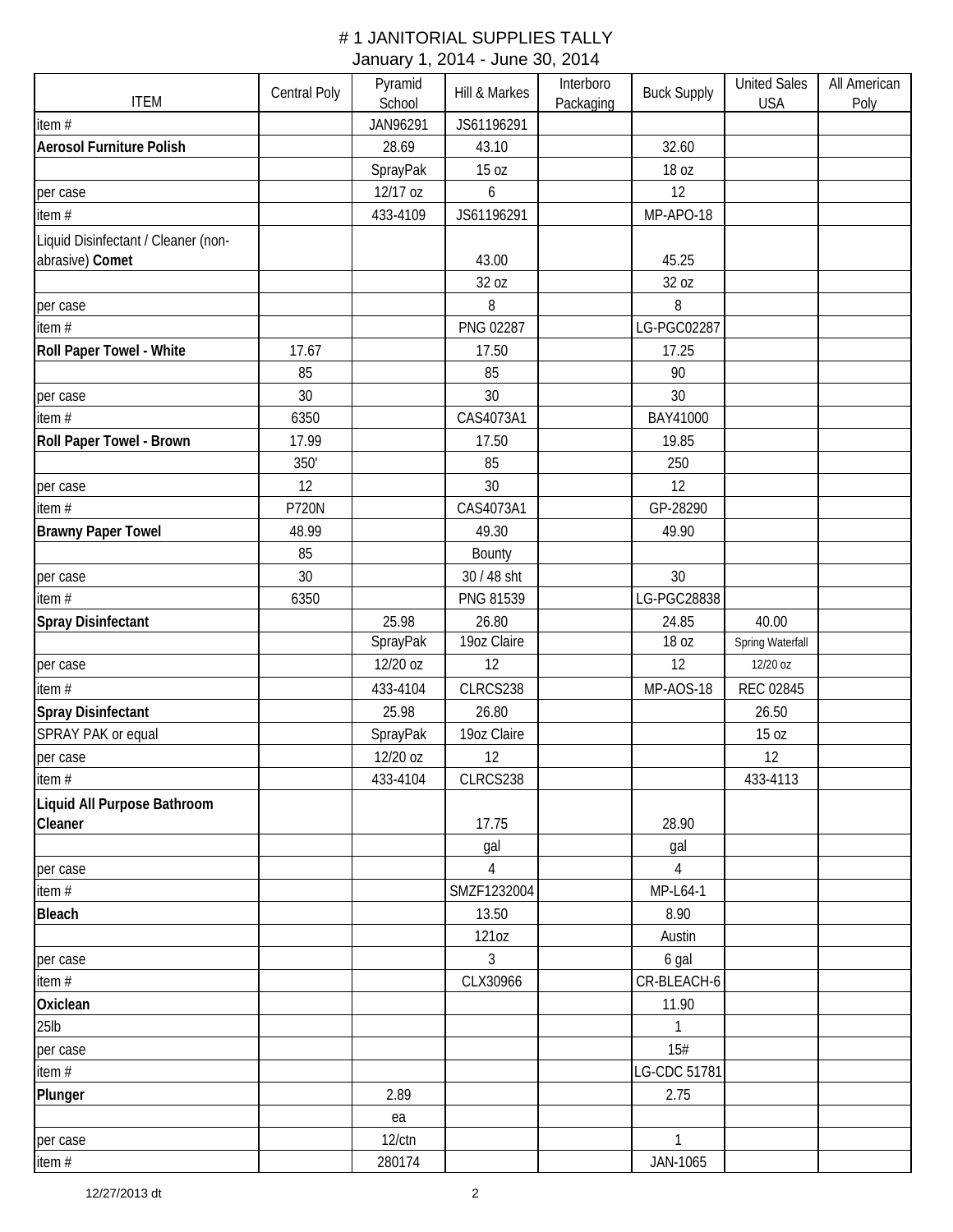| <b>ITEM</b>                        | Central Poly | Pyramid<br>School | Hill & Markes | Interboro<br>Packaging | <b>Buck Supply</b> | <b>United Sales</b><br><b>USA</b> | All American<br>Poly |
|------------------------------------|--------------|-------------------|---------------|------------------------|--------------------|-----------------------------------|----------------------|
| Toilet Brush w/Holder              |              | 2.98              |               |                        |                    |                                   |                      |
|                                    |              | ea                |               |                        |                    |                                   |                      |
| per case                           |              | $6$ / $ctn$       |               |                        |                    |                                   |                      |
| item #                             |              | J506000           |               |                        |                    |                                   |                      |
| <b>Brooms</b>                      |              | 3.87              | 3.95          |                        | 4.95               |                                   |                      |
|                                    |              | ea                |               |                        |                    |                                   |                      |
| per case                           |              | 6/cs              | EA            |                        | ea                 |                                   |                      |
| item #                             |              | 00303NB           | CONE502024    |                        | LG-UNS932C         |                                   |                      |
| Liquid Bowl Cleaner                |              |                   | 16.30         |                        |                    |                                   |                      |
|                                    |              |                   | 32oz          |                        |                    |                                   |                      |
| per case                           |              |                   | 12            |                        |                    |                                   |                      |
| item#                              |              |                   | SMZF1175012   |                        |                    |                                   |                      |
| Air Deodorizer                     |              |                   | 22.15         |                        |                    |                                   |                      |
|                                    |              |                   | qt            |                        |                    |                                   |                      |
| per case                           |              |                   | 12            |                        |                    |                                   |                      |
| item#                              |              |                   | SMZL2107012   |                        |                    |                                   |                      |
| Air Freshener - 9.7 oz Febreze Air |              |                   |               |                        |                    |                                   |                      |
| Effects or equal                   |              |                   |               |                        |                    |                                   |                      |
|                                    |              |                   |               |                        |                    |                                   |                      |
| per case                           |              |                   |               |                        |                    |                                   |                      |
| item #                             |              |                   |               |                        |                    |                                   |                      |
| Odor Obsorbing Gel - 8 oz Natural  |              |                   |               |                        |                    |                                   |                      |
| Magic or equal                     |              |                   |               |                        |                    |                                   |                      |
|                                    |              |                   |               |                        |                    |                                   |                      |
| per case                           |              |                   |               |                        |                    |                                   |                      |
| item #                             |              |                   |               |                        |                    |                                   |                      |
| <b>8oz Mop Head</b>                |              | 22.68             |               |                        |                    |                                   |                      |
|                                    |              |                   |               |                        |                    |                                   |                      |
| per case                           |              | 12                |               |                        |                    |                                   |                      |
| item #                             |              | CM2012SG          |               |                        |                    |                                   |                      |
| 16oz Mop Head                      |              | 25.32             | 37.46         |                        | 26.70              |                                   |                      |
|                                    |              |                   |               |                        |                    |                                   |                      |
| per case                           |              | 12                | 12            |                        | 12                 |                                   |                      |
| item #                             |              | CM2016\$          | TUWDOL161     |                        | GS-AWM7516         |                                   |                      |
| 20oz Mop Head                      |              | 30.84             |               |                        | 29.90              |                                   |                      |
|                                    |              |                   |               |                        |                    |                                   |                      |
| per case                           |              | 12                |               |                        | 12                 |                                   |                      |
| item #                             |              | CM2024\$          |               |                        | GS-AWM7520         |                                   |                      |
| Cotton Wall Mop Pad - 5"x8 1/2" -  |              |                   |               |                        |                    |                                   |                      |
| Geerpes 9502 or equal              |              |                   |               |                        |                    |                                   |                      |
|                                    |              |                   |               |                        |                    |                                   |                      |
| per case                           |              |                   |               |                        |                    |                                   |                      |
| item #                             |              |                   |               |                        |                    |                                   |                      |
| Microfiber Wall Wash Mop Pad -     |              |                   |               |                        |                    |                                   |                      |
| 5"x10 1/2"                         |              |                   |               |                        |                    |                                   |                      |
|                                    |              |                   |               |                        |                    |                                   |                      |
| per case                           |              |                   |               |                        |                    |                                   |                      |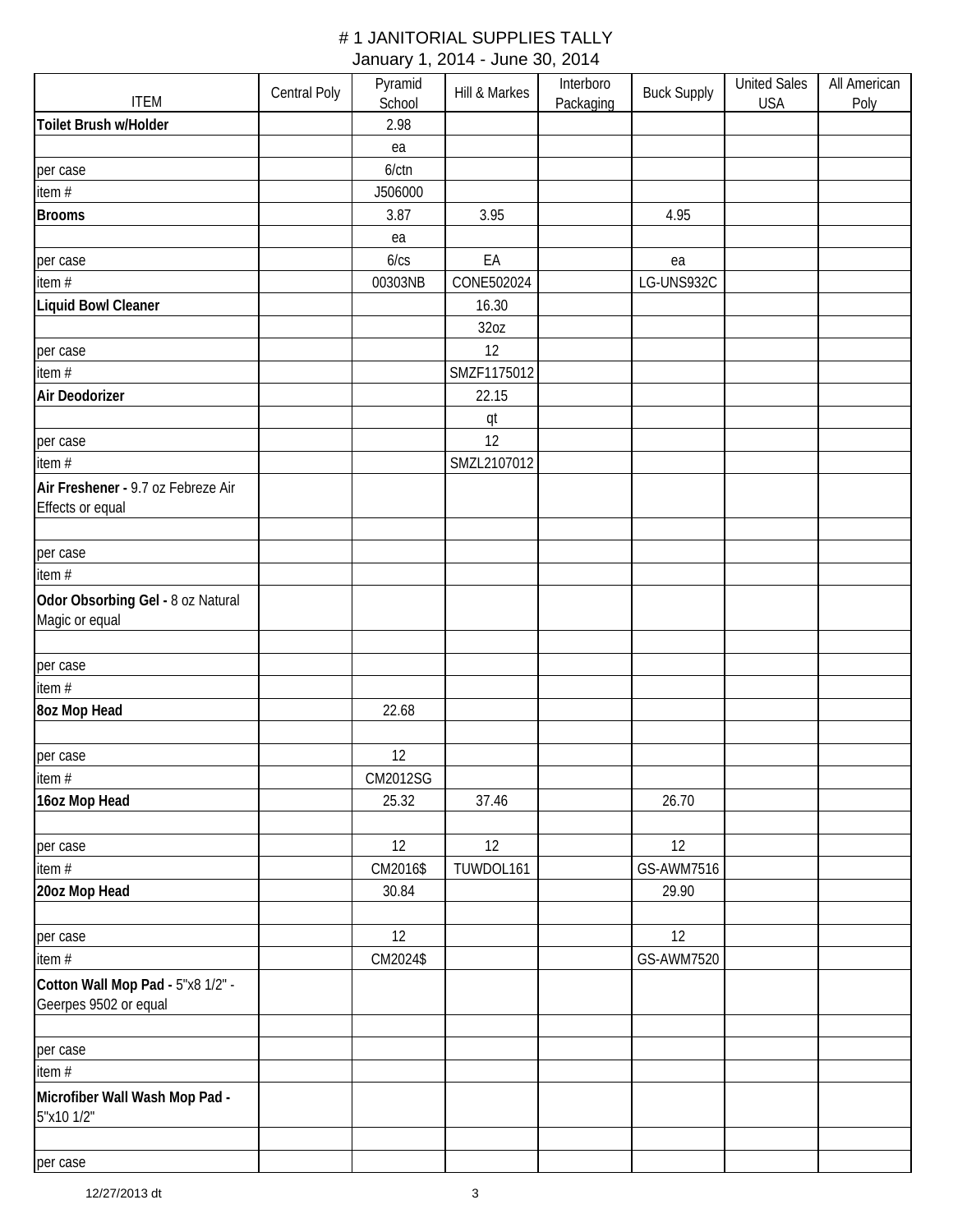| <b>ITEM</b>                                  | Central Poly | Pyramid<br>School | Hill & Markes    | Interboro<br>Packaging | <b>Buck Supply</b> | <b>United Sales</b><br><b>USA</b> | All American<br>Poly |
|----------------------------------------------|--------------|-------------------|------------------|------------------------|--------------------|-----------------------------------|----------------------|
| item #                                       |              |                   |                  |                        |                    |                                   |                      |
| Handle for above Microfiber Wall<br>Wash Mop |              |                   |                  |                        |                    |                                   |                      |
| per case                                     |              |                   |                  |                        |                    |                                   |                      |
| item #                                       |              |                   |                  |                        |                    |                                   |                      |
| Murphy's Oil                                 |              | 76.98             | 54.95            |                        | 45.90              |                                   |                      |
|                                              |              | gal               | gal              |                        | gal                |                                   |                      |
| per case                                     |              | 4                 | 4                |                        | 4                  |                                   |                      |
| item $#$                                     |              | MUR01103          | CPL1103          |                        | LG-MUR01103        |                                   |                      |
| Bully creme cleanser -qt                     |              |                   | 19.41            |                        |                    |                                   |                      |
|                                              |              |                   | qt               |                        |                    |                                   |                      |
| per case                                     |              |                   | 12               |                        |                    |                                   |                      |
| item $#$                                     |              |                   | SMZG1325012      |                        |                    |                                   |                      |
| <b>Digest</b>                                |              |                   | 26.50            |                        |                    |                                   |                      |
|                                              |              |                   | gal              |                        |                    |                                   |                      |
| per case                                     |              |                   | 4                |                        |                    |                                   |                      |
| item $#$                                     |              |                   | SMZD0860004      |                        |                    |                                   |                      |
| Ammonia                                      |              |                   | 12.62            |                        | 12.90              |                                   |                      |
|                                              |              |                   | Austin           |                        |                    |                                   |                      |
| per case                                     |              |                   | 4 gal            |                        | $\overline{4}$     |                                   |                      |
| item $#$                                     |              |                   | JAB22770521      |                        | 6                  |                                   |                      |
| <b>Powder Cleaner</b>                        |              | 23.98             | 22.30            |                        | 31.60              |                                   |                      |
|                                              |              | 21 oz BABO        | 21 oz Babo       |                        | 21oz Comet         |                                   |                      |
| per case                                     |              | 24                | 24               |                        | 24                 |                                   |                      |
| item $#$                                     |              | P752088           | CAL752088        |                        | 32987              |                                   |                      |
| 32oz Spray Bottles                           |              | .39               | .45              |                        | .42                |                                   |                      |
|                                              |              | ea                | ea               |                        | ea                 |                                   |                      |
| per case                                     |              | 12/cs             |                  |                        |                    |                                   |                      |
| item $#$                                     |              | 932B              | <b>IMP5032WG</b> |                        | 32ozSPRAY          |                                   |                      |
| <b>Trigger Sprayers</b>                      |              | .37               | .44              |                        | .55                |                                   |                      |
|                                              |              | ea                | ea               |                        | ea                 |                                   |                      |
| per case                                     |              | 12/cs             |                  |                        |                    |                                   |                      |
| item $#$                                     |              | 902RW9            | <b>IMP4902</b>   |                        | <b>LG-UNS9229</b>  |                                   |                      |
|                                              |              |                   |                  |                        |                    |                                   |                      |
| Oil Based Stainless Steel Cleaner            |              | 23.38             | 23.10            |                        |                    |                                   |                      |
|                                              |              | Chase             | 18 oz            |                        |                    |                                   |                      |
| per case                                     |              | 12/20 oz          | 12               |                        |                    |                                   |                      |
| item $#$                                     |              | 433-411           | CLRCS234         |                        |                    |                                   |                      |
| <b>Stainless Steel Cleaner</b>               |              | 23.38             | 23.10            |                        |                    |                                   |                      |
|                                              |              | Chase             | 18 oz            |                        |                    |                                   |                      |
| per case                                     |              | 12/20 oz          | 12               |                        |                    |                                   |                      |
| item $#$                                     |              | 433-4111          | CLRCS234         |                        |                    |                                   |                      |
| <b>Mop Handles</b>                           |              | 8.99              | 10.20            |                        | 8.90               |                                   |                      |
|                                              |              | ea                | ea               |                        | ea                 |                                   |                      |
| per case                                     |              | $6$ / $ctn$       | 12/cs            |                        |                    |                                   |                      |
| item $#$                                     |              | 01205NB           | IMP94            |                        | LG-IMP94           |                                   |                      |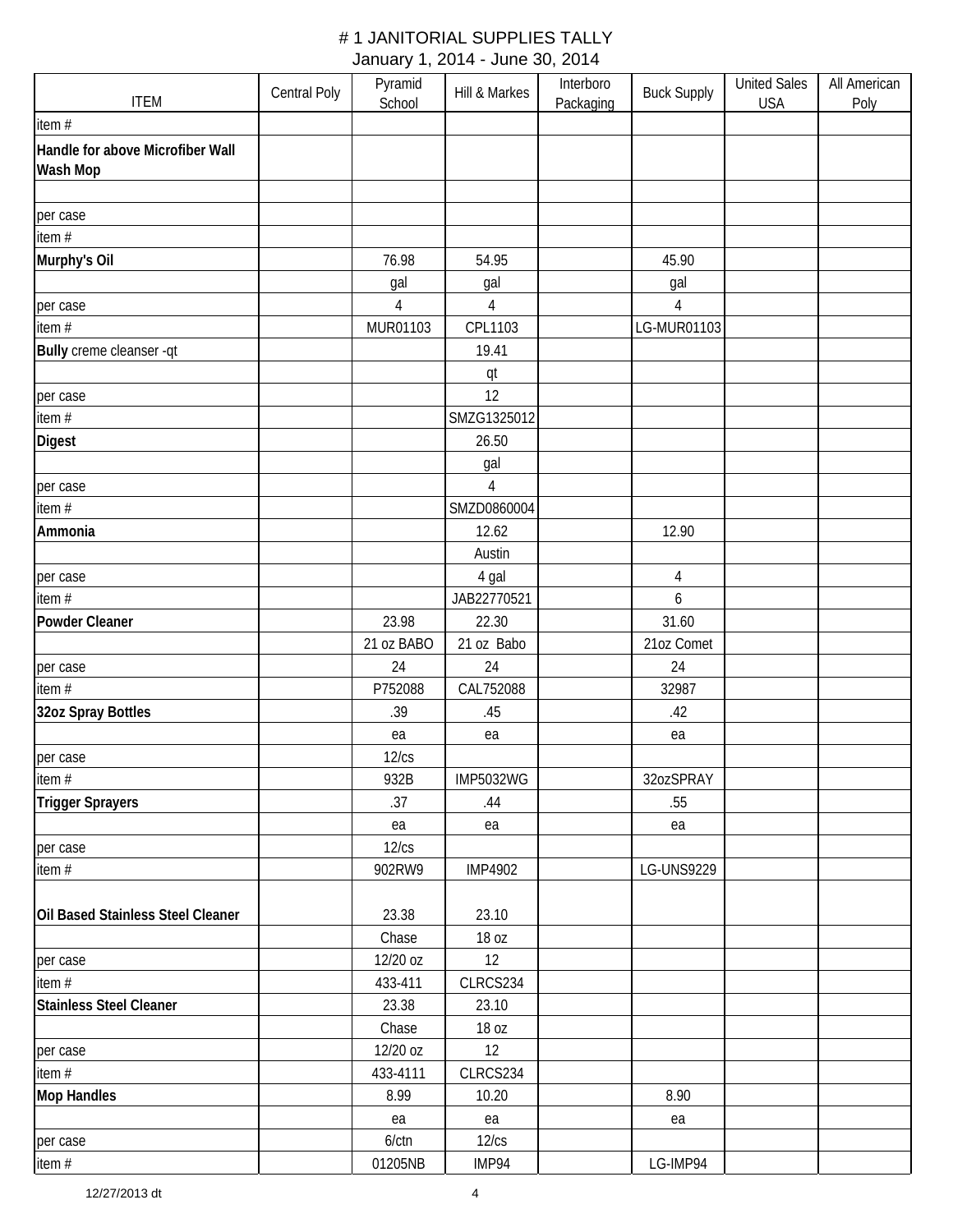| <b>ITEM</b>                  | Central Poly | Pyramid<br>School | Hill & Markes  | Interboro<br>Packaging | <b>Buck Supply</b> | <b>United Sales</b><br><b>USA</b> | All American<br>Poly |
|------------------------------|--------------|-------------------|----------------|------------------------|--------------------|-----------------------------------|----------------------|
| <b>Floor Wax</b>             |              |                   | 45.00          |                        |                    |                                   |                      |
|                              |              |                   | 2-3 weeks      |                        |                    |                                   |                      |
| per case                     |              |                   | 5 gal          |                        |                    |                                   |                      |
| item $#$                     |              |                   | 5              |                        |                    |                                   |                      |
| <b>Floor Stripper</b>        |              |                   | 31.25          |                        |                    |                                   |                      |
|                              |              |                   | 2-3 weeks      |                        |                    |                                   |                      |
| per case                     |              |                   | 5 gal          |                        |                    |                                   |                      |
| item $#$                     |              |                   | SMZR3025005    |                        |                    |                                   |                      |
| <b>Floor Finish</b>          |              |                   | 45.00          |                        |                    |                                   |                      |
|                              |              |                   | 2-3 weeks      |                        |                    |                                   |                      |
| per case                     |              |                   | 5 gal          |                        |                    |                                   |                      |
| item $#$                     |              |                   | 5              |                        |                    |                                   |                      |
| <b>Laundry Detergent</b>     |              |                   | 21.05          |                        | 41.50              |                                   |                      |
|                              |              |                   | Simoniz        |                        |                    |                                   |                      |
| per case                     |              |                   | 50#            |                        | 50#                |                                   |                      |
| item #                       |              |                   | SMZC0597050    |                        | CE-B40-50LB        |                                   |                      |
| <b>Dish Detergent</b>        |              |                   | 18.50          |                        | 25.10              |                                   |                      |
|                              |              |                   | gal            |                        | gal                |                                   |                      |
| per case                     |              |                   | $\overline{4}$ |                        | 4                  |                                   |                      |
| item $#$                     |              |                   | SMZP2705004    |                        | MP-PWO-1           |                                   |                      |
| Cleaner / Degreaser          |              |                   | 14.95          |                        |                    |                                   |                      |
| Simonize AP7                 |              |                   | gal            |                        |                    |                                   |                      |
| per case                     |              |                   | 4              |                        |                    |                                   |                      |
| item #                       |              |                   | SMZP2666004    |                        |                    |                                   |                      |
| Cleaner / Degreaser          |              |                   | 19.90          |                        |                    |                                   |                      |
| Simonize Strike Force        |              |                   | qt             |                        |                    |                                   |                      |
| per case                     |              |                   | 12             |                        |                    |                                   |                      |
| item#                        |              |                   | SMZC0595012    |                        |                    |                                   |                      |
| <b>GOJO Liquid Hand Soap</b> |              |                   | 42.19          |                        | 42.90              | 51.50                             |                      |
| 2L-2217                      |              |                   | 2000ml         |                        | 2000ml             |                                   |                      |
| per case                     |              |                   | 4              |                        | 4                  | 4                                 |                      |
| item #                       |              |                   | GJ221704       |                        | LG-GOJ2217         | GOJO 2217                         |                      |
| <b>Liquid Hand Soap</b>      |              |                   | 18.48          |                        |                    |                                   |                      |
|                              |              |                   | gal            |                        |                    |                                   |                      |
| per case                     |              |                   | 4              |                        |                    |                                   |                      |
| item #                       |              |                   | SMZCS025004    |                        |                    |                                   |                      |
| <b>Hand Sanitizers</b>       |              | 75.98             | 46.30          |                        | 44.90              | 52.50                             |                      |
| Purell 9656/9657             |              | 800ml             | 800ml          |                        | 800ml              |                                   |                      |
| per case                     |              | 6                 | 6              |                        | 6                  |                                   |                      |
| item#                        |              | 9656-06           | GJ965606       |                        | GOJ965606          | GOJO 9656                         |                      |
| Hand Sanitizers Foam         |              | 82.98             | 52.80          |                        | 51.90              | 59.50                             |                      |
| 5392                         |              | 1200ml            | 1200ml         |                        |                    |                                   |                      |
| per case                     |              | $\overline{2}$    | $\overline{2}$ |                        | $\overline{2}$     |                                   |                      |
| item#                        |              | 5392-02           | GJ539202       |                        | GOJ539202          | GOJO 5392                         |                      |
| Single Use Laundry Det       |              |                   |                |                        | 29.90              |                                   |                      |
|                              |              |                   |                |                        | 20Z                |                                   |                      |
| per case                     |              |                   |                |                        | 100                |                                   |                      |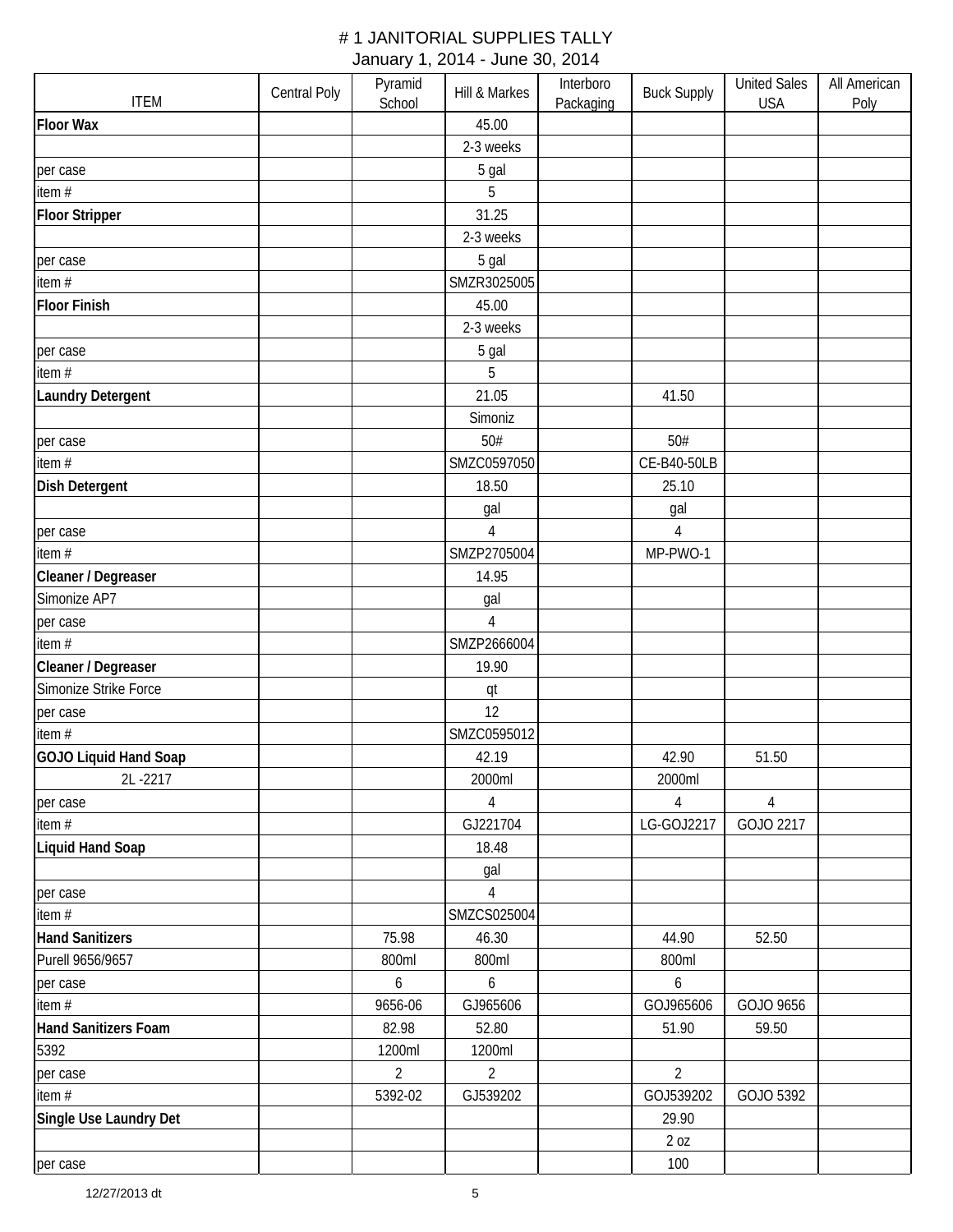| <b>ITEM</b>                                                      | Central Poly | Pyramid<br>School | Hill & Markes     | Interboro<br>Packaging | <b>Buck Supply</b> | <b>United Sales</b><br><b>USA</b> | All American<br>Poly |
|------------------------------------------------------------------|--------------|-------------------|-------------------|------------------------|--------------------|-----------------------------------|----------------------|
| item#                                                            |              |                   |                   |                        | VEN2979267         |                                   |                      |
| Prolux Vacuum Bags                                               |              |                   |                   |                        |                    |                                   |                      |
|                                                                  |              |                   |                   |                        |                    |                                   |                      |
| Mighty Mite Type MM Vacuum Bags                                  |              |                   |                   |                        |                    |                                   |                      |
| per case                                                         |              |                   |                   |                        |                    |                                   |                      |
| item#                                                            |              |                   |                   |                        |                    |                                   |                      |
| Sanitaire Vacuum Bags - UP 1 -<br>9100, C4900                    |              |                   |                   |                        |                    |                                   |                      |
| per case<br>item#                                                |              |                   |                   |                        |                    |                                   |                      |
| Sanitaire Vacuum Bags - SD -<br>P1/6600                          |              |                   |                   |                        |                    |                                   |                      |
| Vacuum Cleaner Scent Tabs - Style<br>515                         |              |                   |                   |                        |                    |                                   |                      |
| Ecolab TriStar Flexylight<br>#16326                              |              |                   | 122.82            |                        |                    |                                   |                      |
| per case                                                         |              |                   | 5 gal             |                        |                    |                                   |                      |
| item#                                                            |              |                   | ECO16326          |                        |                    |                                   |                      |
| <b>Ecolab Neutral Floor Cleaner</b>                              |              |                   | 49.50             |                        |                    |                                   |                      |
| #21013                                                           |              |                   | 2 liter           |                        |                    |                                   |                      |
| per case                                                         |              |                   | $\overline{2}$    |                        |                    |                                   |                      |
| item#                                                            |              |                   | ECO6100035        |                        |                    |                                   |                      |
| <b>Ecolab Heavy Duty Bathroom</b><br><b>Cleaner Disinfectant</b> |              |                   | 71.86             |                        |                    |                                   |                      |
| #10158                                                           |              |                   | 2 liter           |                        |                    |                                   |                      |
| per case                                                         |              |                   | $\overline{2}$    |                        |                    |                                   |                      |
| item#                                                            |              |                   | ECO10158          |                        |                    |                                   |                      |
| Ecolab Orange Force                                              |              |                   | 49.39             |                        |                    |                                   |                      |
| #21038                                                           |              |                   | 2 liter           |                        |                    |                                   |                      |
| per case                                                         |              |                   | $\overline{2}$    |                        |                    |                                   |                      |
| item #                                                           |              |                   | ECO21038          |                        |                    |                                   |                      |
| Ecolab Revitalize Perfusion Carpet<br>Cleaner                    |              |                   | 81.35             |                        |                    |                                   |                      |
| #10379                                                           |              |                   | 2-3 week          |                        |                    |                                   |                      |
|                                                                  |              |                   | 10#               |                        |                    |                                   |                      |
| per case<br>item #                                               |              |                   | ECO10379          |                        |                    |                                   |                      |
| <b>Ecolab Revitalize Encapsulation</b>                           |              |                   |                   |                        |                    |                                   |                      |
| <b>Carpet Cleaner</b><br># 61495099                              |              |                   | 80.65             |                        |                    |                                   |                      |
| per case                                                         |              |                   | 2-3 week<br>4/gal |                        |                    |                                   |                      |
| item #                                                           |              |                   | ECO61495099       |                        |                    |                                   |                      |
| Ecolab Solid Surge Plus                                          |              |                   | 168.69            |                        |                    |                                   |                      |
|                                                                  |              |                   |                   |                        |                    |                                   |                      |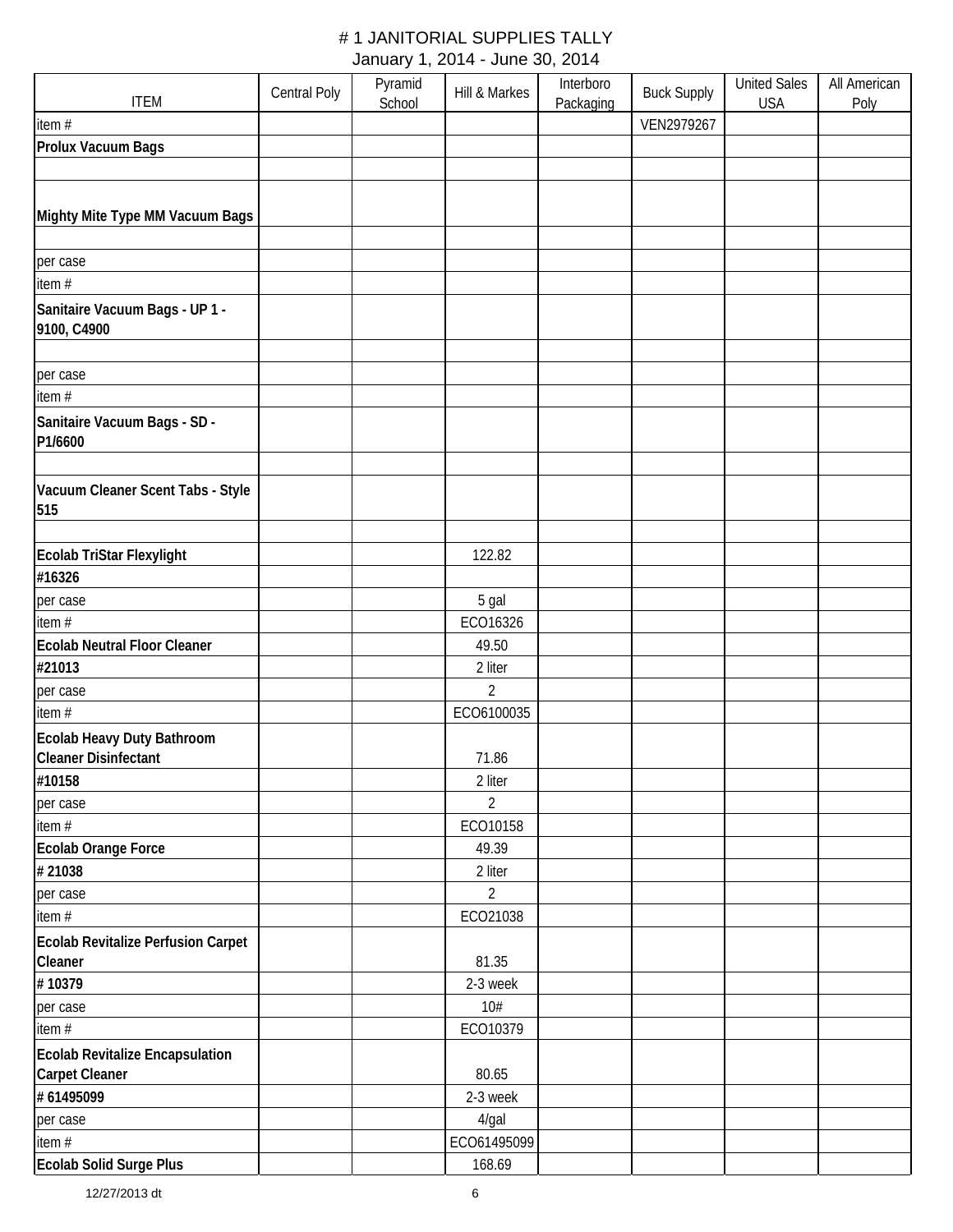|                                     | Central Poly | Pyramid  | Hill & Markes  | Interboro | <b>Buck Supply</b> | <b>United Sales</b> | All American |
|-------------------------------------|--------------|----------|----------------|-----------|--------------------|---------------------|--------------|
| <b>ITEM</b>                         |              | School   |                | Packaging |                    | <b>USA</b>          | Poly         |
| #17905                              |              |          | 9#             |           |                    |                     |              |
| per case                            |              |          | $\overline{4}$ |           |                    |                     |              |
| item#                               |              |          | ECO17905       |           |                    |                     |              |
| Ecolab All Purpose Cleaner          |              |          | 123.33         |           |                    |                     |              |
| #14205                              |              |          | 2 liter        |           |                    |                     |              |
| per case                            |              |          | $\overline{2}$ |           |                    |                     |              |
| item#                               |              |          | ECO14205       |           |                    |                     |              |
| <b>Ecolab Solid Navisoft</b>        |              |          | 104.50         |           |                    |                     |              |
| #16001                              |              |          | 6#             |           |                    |                     |              |
| per case                            |              |          | $\overline{2}$ |           |                    |                     |              |
| item#                               |              |          | ECO16001       |           |                    |                     |              |
| <b>Ecolab Stain Away</b><br>#13649  |              |          | 46.27<br>$4\#$ |           |                    |                     |              |
|                                     |              |          | $\overline{2}$ |           |                    |                     |              |
| per case<br>item #                  |              |          | ECO13649       |           |                    |                     |              |
| Disposable Multipurpose Rags        |              |          | 26.65          |           |                    |                     |              |
|                                     |              |          |                |           |                    |                     |              |
| per case                            |              |          | 800/bx         |           |                    |                     |              |
| item#                               |              |          | KIM05800       |           |                    |                     |              |
| <b>Glass Cleaner</b>                |              |          | 16.45          |           | 27.90              |                     |              |
|                                     |              |          | qt             |           | 32oz               |                     |              |
| per case                            |              |          | 12             |           | 12                 |                     |              |
| item#                               |              |          | SMZ08012       |           | MP-STF-12MN        |                     |              |
| Antibacterial Foam Soap             |              |          |                |           |                    |                     |              |
| w/Dispenser                         |              |          | 40.60          |           | 43.00              |                     |              |
| GOJ-5150-06 Buck (dispenser)        |              |          | 1250ml         |           | 1250ml             |                     |              |
| per case                            |              |          | 3              |           | $\overline{4}$     |                     |              |
| item#                               |              |          | GJE5162EXL     |           | BAY12504           |                     |              |
| MPC Flashback SB Spray Buff or      |              |          |                |           |                    |                     |              |
| Equal                               |              |          | 78.00          |           |                    |                     |              |
|                                     |              |          | gal            |           |                    |                     |              |
| per case                            |              |          | 4              |           |                    |                     |              |
| item#                               |              |          | JNJ4116        |           |                    |                     |              |
| MPC All-Surf All Purpose Cleaner or |              |          |                |           |                    |                     |              |
| Equal                               |              |          | 14.95          |           |                    |                     |              |
|                                     |              |          | gal            |           |                    |                     |              |
| per case                            |              |          | 4              |           |                    |                     |              |
| item#                               |              |          | SMZP2666004    |           |                    |                     |              |
| Simonize Freedom Bowl Cleaner - 4   |              |          |                |           |                    |                     |              |
| gal or equal                        |              |          | 17.75          |           |                    |                     |              |
|                                     |              |          | gal            |           |                    |                     |              |
| per case                            |              |          | 4              |           |                    |                     |              |
| item#                               |              |          | SMZP1232004    |           |                    |                     |              |
| Magic Erasers (Mr. Clean) or equal  |              | 21.69    | 21.75          |           | 17.40              |                     |              |
| per case                            |              | 24/cs    | 6/4/cs         |           | 36/cs              |                     |              |
| item $#$                            |              | PGC82027 | PNG82027       |           | JAN-3066           |                     |              |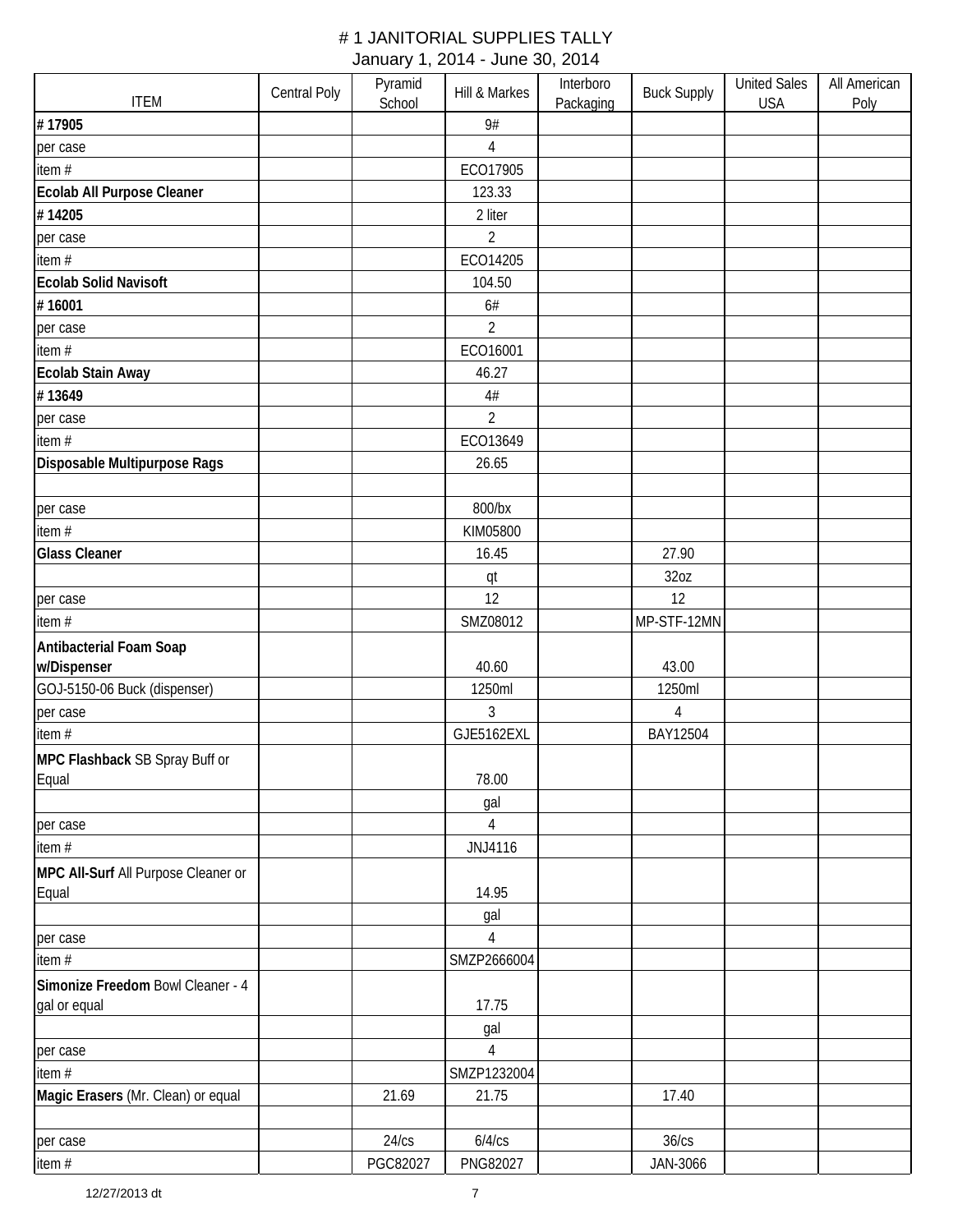| <b>ITEM</b>                                    | <b>Central Poly</b> | Pyramid<br>School | Hill & Markes                    | Interboro<br>Packaging | <b>Buck Supply</b> | <b>United Sales</b><br><b>USA</b> | All American<br>Poly |
|------------------------------------------------|---------------------|-------------------|----------------------------------|------------------------|--------------------|-----------------------------------|----------------------|
| Orange Glo or equal                            |                     |                   |                                  |                        |                    |                                   |                      |
|                                                |                     |                   |                                  |                        |                    |                                   |                      |
| <b>Enmotion Towels</b>                         |                     |                   | 43.59                            |                        | 44.90              |                                   |                      |
| <b>Brown</b>                                   |                     |                   | 800'                             |                        | 800'               |                                   |                      |
| per case                                       |                     |                   | 6                                |                        | 6                  |                                   |                      |
| item $#$                                       |                     |                   | GPF89480                         |                        | GP-89480           |                                   |                      |
| <b>Enmotion Towels</b>                         |                     |                   | 49.00                            |                        | 45.90              |                                   |                      |
| White                                          |                     |                   | 800'                             |                        | 800'               |                                   |                      |
| per case                                       |                     |                   | 6                                |                        | $\boldsymbol{6}$   |                                   |                      |
| item#                                          |                     |                   | GPF89470                         |                        | GP-89460           |                                   |                      |
| Urinal Blocks - Krystal or equal               |                     | 59.76             | 80.00                            |                        |                    |                                   |                      |
|                                                |                     | 144               | 12/12                            |                        |                    |                                   |                      |
| per case                                       |                     |                   | 3 oz                             |                        |                    |                                   |                      |
| item #                                         |                     | Krystal 12-4PS    | <b>NIL1000</b>                   |                        |                    |                                   |                      |
| Revitalize Carp Cleaner                        |                     |                   | 40.26                            |                        |                    |                                   |                      |
| 61495077                                       |                     |                   | 2 liter                          |                        |                    |                                   |                      |
| per case                                       |                     |                   | $\overline{2}$                   |                        |                    |                                   |                      |
| item $#$                                       |                     |                   | ECO61495077                      |                        |                    |                                   |                      |
| Oasis 63 - disinfectant                        |                     |                   | 51.71                            |                        |                    |                                   |                      |
| # ECO14206                                     |                     |                   | 2 liter                          |                        |                    |                                   |                      |
| per case                                       |                     |                   | $\overline{2}$                   |                        |                    |                                   |                      |
| item $#$                                       |                     |                   | ECO14206                         |                        |                    |                                   |                      |
| Oasis 41 - glass cleaner                       |                     |                   | 47.60                            |                        |                    |                                   |                      |
| # ECO24156                                     |                     |                   | 2 liter                          |                        |                    |                                   |                      |
| per case                                       |                     |                   | $\overline{2}$                   |                        |                    |                                   |                      |
| item $#$                                       |                     |                   | ECO6100289                       |                        |                    |                                   |                      |
| Oasis Pro 16                                   |                     |                   | 49.39                            |                        |                    |                                   |                      |
| # ECO21038                                     |                     |                   | 2 liter                          |                        |                    |                                   |                      |
| per case                                       |                     |                   | $\overline{2}$                   |                        |                    |                                   |                      |
| item#                                          |                     |                   | ECO21038                         |                        |                    |                                   |                      |
| MINIMUM ORDER TO AVOID<br><b>SHIPPING FEES</b> |                     | \$35              | \$250 or \$25.00<br>sm order fee | \$400                  |                    |                                   | \$500                |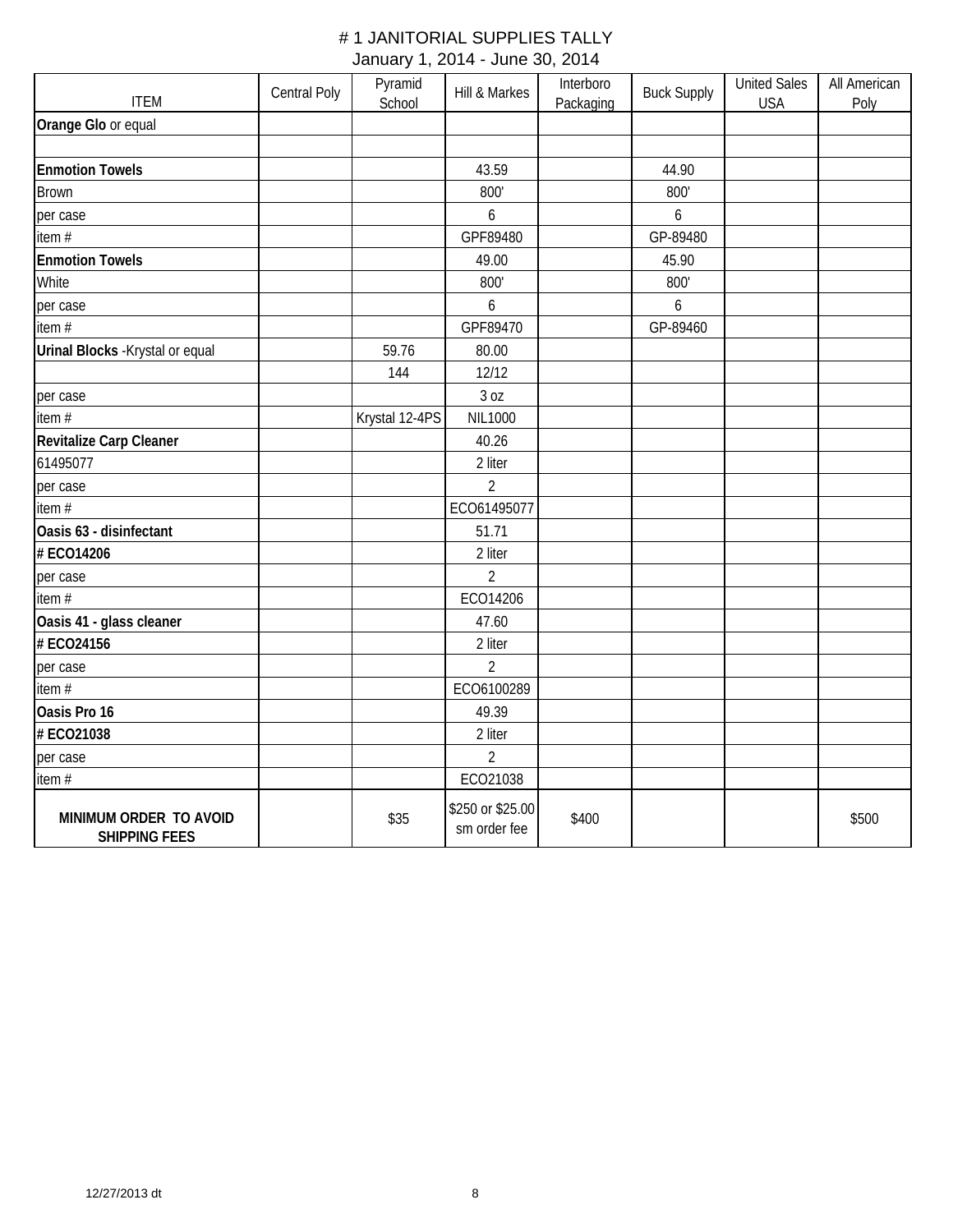|                           |              |                     |                     |                            |                    | \$250 or \$25 sm        |                                 |                      |                        |
|---------------------------|--------------|---------------------|---------------------|----------------------------|--------------------|-------------------------|---------------------------------|----------------------|------------------------|
|                           |              | \$400               |                     | \$35                       |                    | order chg               |                                 | \$500                |                        |
| <b>ITEM</b>               | <b>NYSID</b> | Interboro           | <b>Central Poly</b> | Pyramid School<br>Products | <b>Buck Supply</b> | Hill & Markes           | <b>United Sales</b><br>USA Corp | All American<br>Poly | Dash Medical<br>Gloves |
| <b>Aluminum Foil</b>      |              |                     |                     |                            | 14.90              | 14.45                   |                                 |                      |                        |
|                           |              |                     |                     |                            |                    |                         |                                 |                      |                        |
| per case                  |              |                     |                     |                            |                    |                         |                                 |                      |                        |
| item#                     |              |                     |                     |                            | AC-AF185S          | <b>WES294</b>           |                                 |                      |                        |
| <b>Apron Plastic</b>      |              | 38.00               |                     | 32.84                      | 34.75              | 39.53                   |                                 |                      |                        |
|                           |              |                     |                     |                            |                    |                         |                                 |                      |                        |
| per case                  |              | 100/10              |                     | 1,000                      | 10/100             | 10/100                  |                                 |                      |                        |
| item#                     |              | <b>INT-2442-DA</b>  |                     | Tradex P2442               | SA-DAP1.25         | ISL250011               |                                 |                      |                        |
| <b>Bags: 10# Elephant</b> |              |                     |                     |                            |                    | 35.80                   |                                 |                      |                        |
|                           |              |                     |                     |                            |                    |                         |                                 |                      |                        |
| per case                  |              |                     |                     |                            |                    | 1,000                   |                                 |                      |                        |
| item#                     |              |                     |                     |                            |                    | DUO80042                |                                 |                      |                        |
| Bags: 10# Brown           |              |                     |                     |                            | 10.90              | 10.10                   |                                 |                      |                        |
|                           |              |                     |                     |                            |                    |                         |                                 |                      |                        |
| per case                  |              |                     |                     |                            | 500                | 500                     |                                 |                      |                        |
| item#                     |              |                     |                     |                            | BSD-10LB-REG       | DUO80958                |                                 |                      |                        |
| Bags: 6# White - waxed    |              |                     |                     |                            |                    | 49.80                   |                                 |                      |                        |
|                           |              |                     |                     |                            |                    |                         |                                 |                      |                        |
| per case                  |              |                     |                     |                            |                    | 1,000                   |                                 |                      |                        |
| item#                     |              |                     |                     |                            |                    | PPC300296               |                                 |                      |                        |
| Bags: 6# White            |              |                     |                     |                            | 11.90              | 11.08                   |                                 |                      |                        |
|                           |              |                     |                     |                            |                    |                         |                                 |                      |                        |
| per case                  |              |                     |                     |                            | 500                | 500                     |                                 |                      |                        |
| item#                     |              |                     |                     |                            | BSD-6LB-WHITE      | DUO81223                |                                 |                      |                        |
| Bags: 6# Brown            |              |                     |                     |                            | 8.90               | 8.20                    |                                 |                      |                        |
|                           |              |                     |                     |                            |                    |                         |                                 |                      |                        |
| per case                  |              |                     |                     |                            | 500                | 500                     |                                 |                      |                        |
| item#                     |              |                     |                     |                            | BSD-6LB-REG        | DUO80983                |                                 |                      |                        |
| <b>Garbage Bags:</b>      |              | 31.60               | 19.20               |                            | 28.70              | 18.70                   |                                 | 25.28                |                        |
| 23x10x39                  |              |                     |                     |                            |                    |                         |                                 |                      |                        |
| per case                  |              | 500                 | 500                 |                            | 500                | 250                     |                                 | 250                  |                        |
| item#                     |              | INT-3340-Ex-<br>Hvy | CP3033G             |                            | CRHD3340H          | <b>FORCRHD</b><br>3340X |                                 | 3340HAAP             |                        |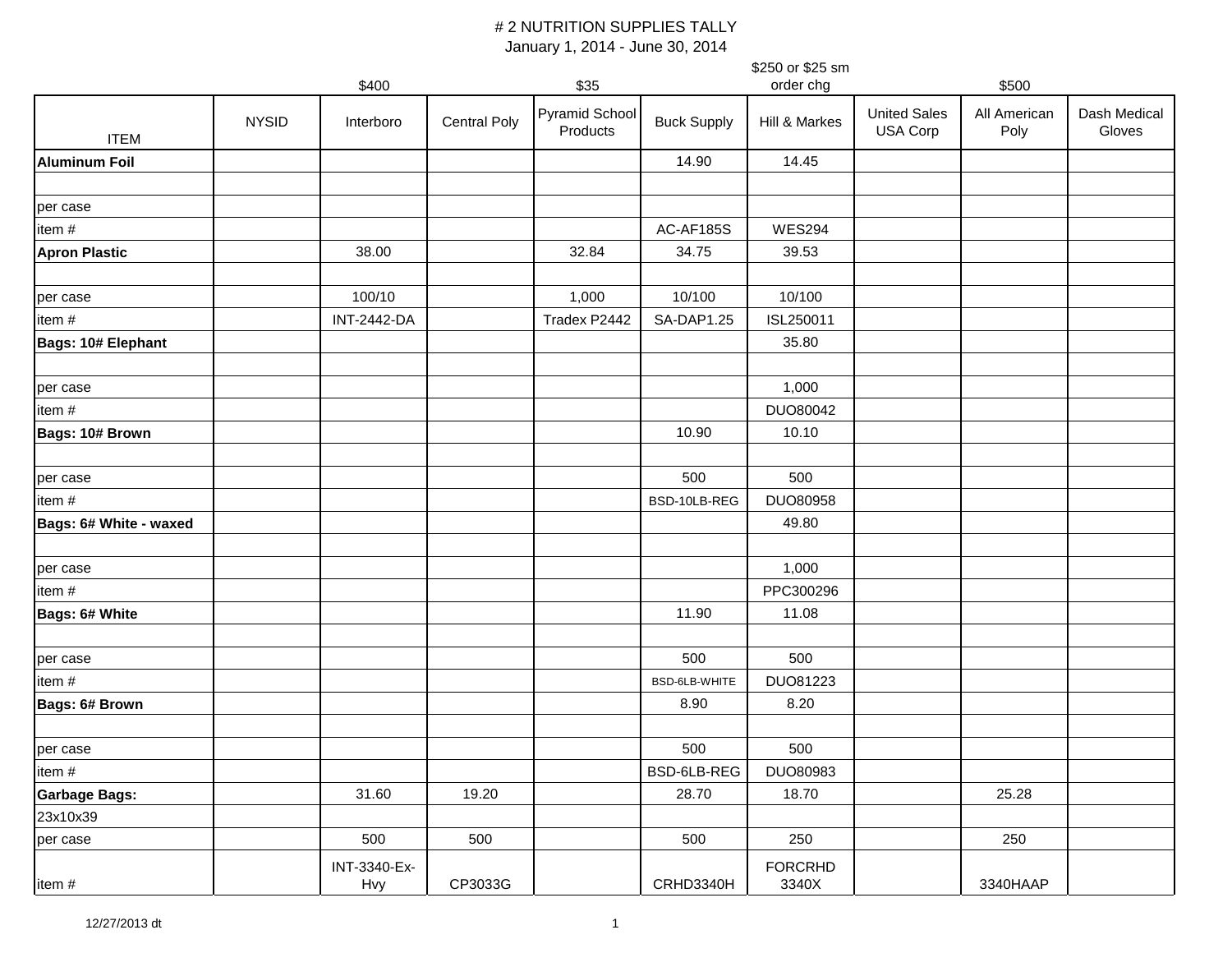|                            |              |                     |                     |                            |                    | \$250 or \$25 sm |                                 |                      |                        |
|----------------------------|--------------|---------------------|---------------------|----------------------------|--------------------|------------------|---------------------------------|----------------------|------------------------|
|                            |              | \$400               |                     | \$35                       |                    | order chg        |                                 | \$500                |                        |
| <b>ITEM</b>                | <b>NYSID</b> | Interboro           | <b>Central Poly</b> | Pyramid School<br>Products | <b>Buck Supply</b> | Hill & Markes    | <b>United Sales</b><br>USA Corp | All American<br>Poly | Dash Medical<br>Gloves |
| <b>Poly Bags</b>           |              | 11.82               | 9.20                |                            | 14.90              | 16.30            |                                 |                      |                        |
| 6x3x15                     |              |                     |                     |                            |                    |                  |                                 |                      |                        |
| per case                   |              | 1,000               | 1,000               |                            | 1,000              | 1,000            |                                 |                      |                        |
| item#                      |              | <b>INT-6315-Hvy</b> | CP6315              |                            | EL-7G063015        | FOR110NP         |                                 |                      |                        |
| <b>Poly Bags</b>           |              | 86.56               | 14.80               |                            |                    | 23.10            |                                 | 22.06                |                        |
| 10x18x24                   |              |                     |                     |                            |                    |                  |                                 |                      |                        |
| per case                   |              | 2,000               | 500                 |                            |                    | 500              |                                 | 500                  |                        |
| item#                      |              | INT-10824-<br>Heavy | CP10824             |                            |                    | FOR152NPM        |                                 | 2424HAAP             |                        |
| Sandwich Bags: #130<br>wax |              |                     |                     |                            | 15.90              | 69.40            |                                 |                      |                        |
| per case                   |              |                     |                     |                            | 1,000              | 6/1,000          |                                 |                      |                        |
| item#                      |              |                     |                     |                            | BP-10900404        | PPC300404        |                                 |                      |                        |
| Sandwich Bags: plastic     |              | 29.52               |                     |                            | 11.90              | 14.25            |                                 |                      |                        |
| per case                   |              | 6,000               |                     |                            | 2,000              | 3/2M             |                                 |                      |                        |
| item#                      |              | 675675              |                     |                            | EL-DP5555          | <b>ISL2001</b>   |                                 |                      |                        |
| <b>Banquet Paper</b>       |              |                     |                     |                            | 10.90              | 16.50            |                                 |                      |                        |
| per case                   |              |                     |                     |                            | 40/x300            | 40x300           |                                 |                      |                        |
| item#                      |              |                     |                     |                            | LG-BWK40300P       | HOF260045        |                                 |                      |                        |
| 5 oz Bowls                 |              |                     |                     |                            | 13.80              | 14.20            |                                 |                      |                        |
| per case                   |              |                     |                     |                            | 1,000              | 1M               |                                 |                      |                        |
| item #                     |              |                     |                     |                            | DC-5BWWC           | GEN80500         |                                 |                      |                        |
| 12 oz Bowls                |              |                     |                     |                            | 13.80              | 13.26            |                                 |                      |                        |
| per case                   |              |                     |                     |                            | 1,000              | 8/125            |                                 |                      |                        |
| item#                      |              |                     |                     |                            | DC-12BWWC          | GEN82100         |                                 |                      |                        |
| Cup - Foam - squat - 4 oz  |              |                     |                     |                            | 16.90              | 17.21            |                                 |                      |                        |
|                            |              |                     |                     |                            |                    |                  |                                 |                      |                        |
| per case                   |              |                     |                     |                            | 1,000              | 20/50            |                                 |                      |                        |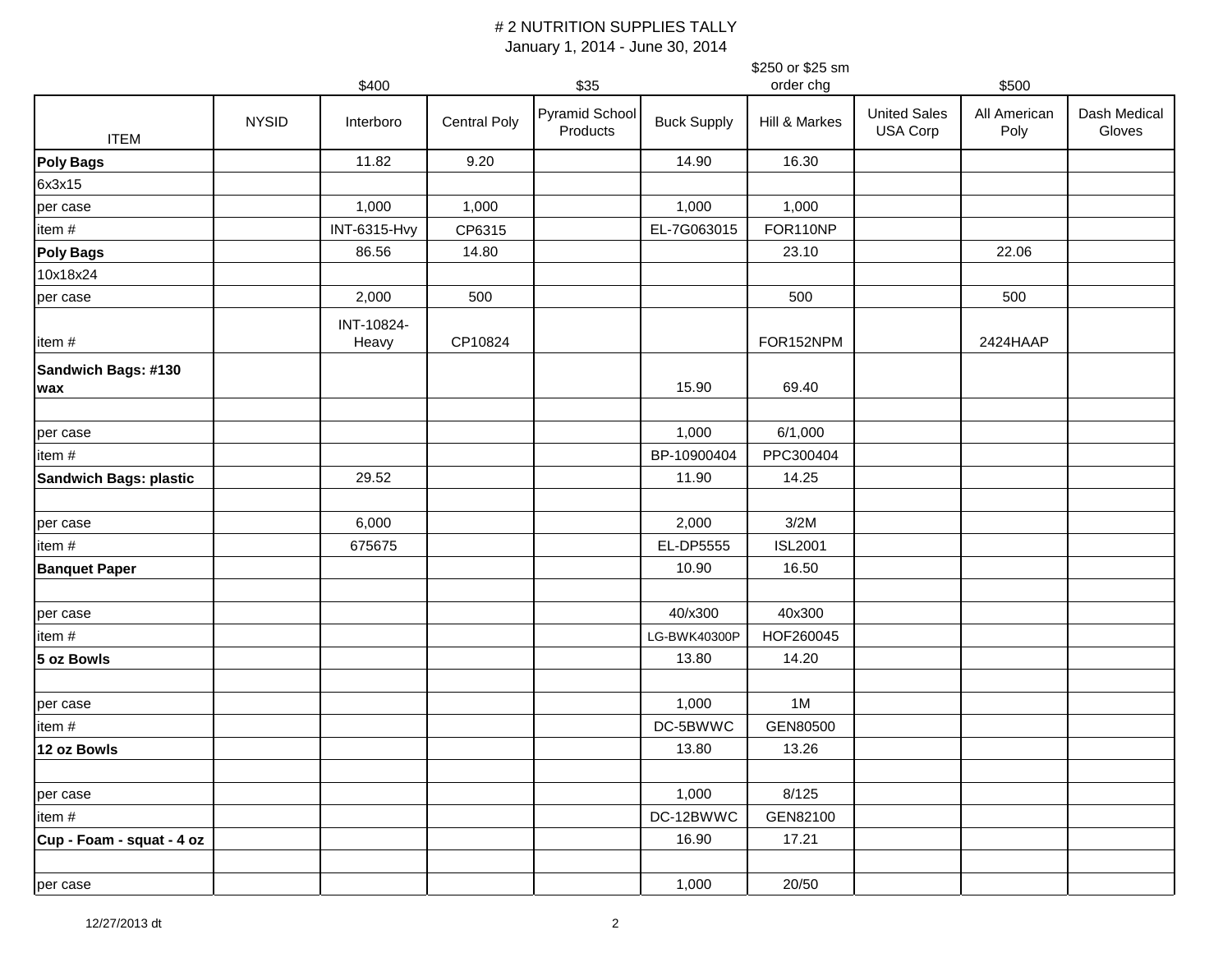|                                                      |              |           |                     |                            |                    | \$250 or \$25 sm |                                 |                      |                        |
|------------------------------------------------------|--------------|-----------|---------------------|----------------------------|--------------------|------------------|---------------------------------|----------------------|------------------------|
|                                                      |              | \$400     |                     | \$35                       |                    | order chg        |                                 | \$500                |                        |
| <b>ITEM</b>                                          | <b>NYSID</b> | Interboro | <b>Central Poly</b> | Pyramid School<br>Products | <b>Buck Supply</b> | Hill & Markes    | <b>United Sales</b><br>USA Corp | All American<br>Poly | Dash Medical<br>Gloves |
| item#                                                |              |           |                     |                            | <b>DC-4J6</b>      | DRT4J6           |                                 |                      |                        |
| Lid for above                                        |              |           |                     |                            | 9.60               | 9.65             |                                 |                      |                        |
|                                                      |              |           |                     |                            |                    |                  |                                 |                      |                        |
| per case                                             |              |           |                     |                            | 1,000              | 10/100           |                                 |                      |                        |
| item#                                                |              |           |                     |                            | DC-6JL             | DRT6JL           |                                 |                      |                        |
| Cup - Foam - squat - 8 oz                            |              |           |                     |                            | 30.25              | 16.10            |                                 |                      |                        |
|                                                      |              |           |                     |                            |                    |                  |                                 |                      |                        |
| per case                                             |              |           |                     |                            | 1,000              | 25/40            |                                 |                      |                        |
| item#                                                |              |           |                     |                            | DC-8SJ20           | DRT8J8           |                                 |                      |                        |
| Lid for above                                        |              |           |                     |                            | 16.45              | 9.98             |                                 |                      |                        |
|                                                      |              |           |                     |                            |                    |                  |                                 |                      |                        |
| per case                                             |              |           |                     |                            | 1,000              | 10/100           |                                 |                      |                        |
| item#                                                |              |           |                     |                            | DC-20JL            | DRT8JL           |                                 |                      |                        |
| Cup: Hot/Cold, 8 oz                                  |              |           |                     |                            | 15.60              | 16.10            |                                 |                      |                        |
| DC8J                                                 |              |           |                     |                            |                    |                  |                                 |                      |                        |
| per case                                             |              |           |                     |                            | 1,000              | 25/40            |                                 |                      |                        |
| item#                                                |              |           |                     |                            | DC-8J8             | DRT8J8           |                                 |                      |                        |
| Lid for above: Hot/Cold, 8                           |              |           |                     |                            |                    | 9.98             |                                 |                      |                        |
| oz                                                   |              |           |                     |                            | 9.80               |                  |                                 |                      |                        |
|                                                      |              |           |                     |                            | 1,000              | 10/100           |                                 |                      |                        |
| per case<br>item#                                    |              |           |                     |                            | DC-8JL             | DRT8JL           |                                 |                      |                        |
|                                                      |              |           |                     |                            |                    |                  |                                 |                      |                        |
| Deli Container - clear                               |              |           |                     |                            |                    |                  |                                 |                      |                        |
| w/lid - 12 oz - rectangular                          |              |           |                     |                            |                    | 26.47            |                                 |                      |                        |
|                                                      |              |           |                     |                            |                    |                  |                                 |                      |                        |
| per case                                             |              |           |                     |                            |                    | 200              |                                 |                      |                        |
| item#                                                |              |           |                     |                            |                    | GENAD12          |                                 |                      |                        |
|                                                      |              |           |                     |                            |                    |                  |                                 |                      |                        |
| Dinex 8 oz disposible lids<br>for 8 oz Turnbury mugs |              |           |                     |                            |                    | 36.61            |                                 |                      |                        |
|                                                      |              |           |                     |                            |                    |                  |                                 |                      |                        |
| per case                                             |              |           |                     |                            |                    | 1M               |                                 |                      |                        |
| item #                                               |              |           |                     |                            |                    | DIN30008775      |                                 |                      |                        |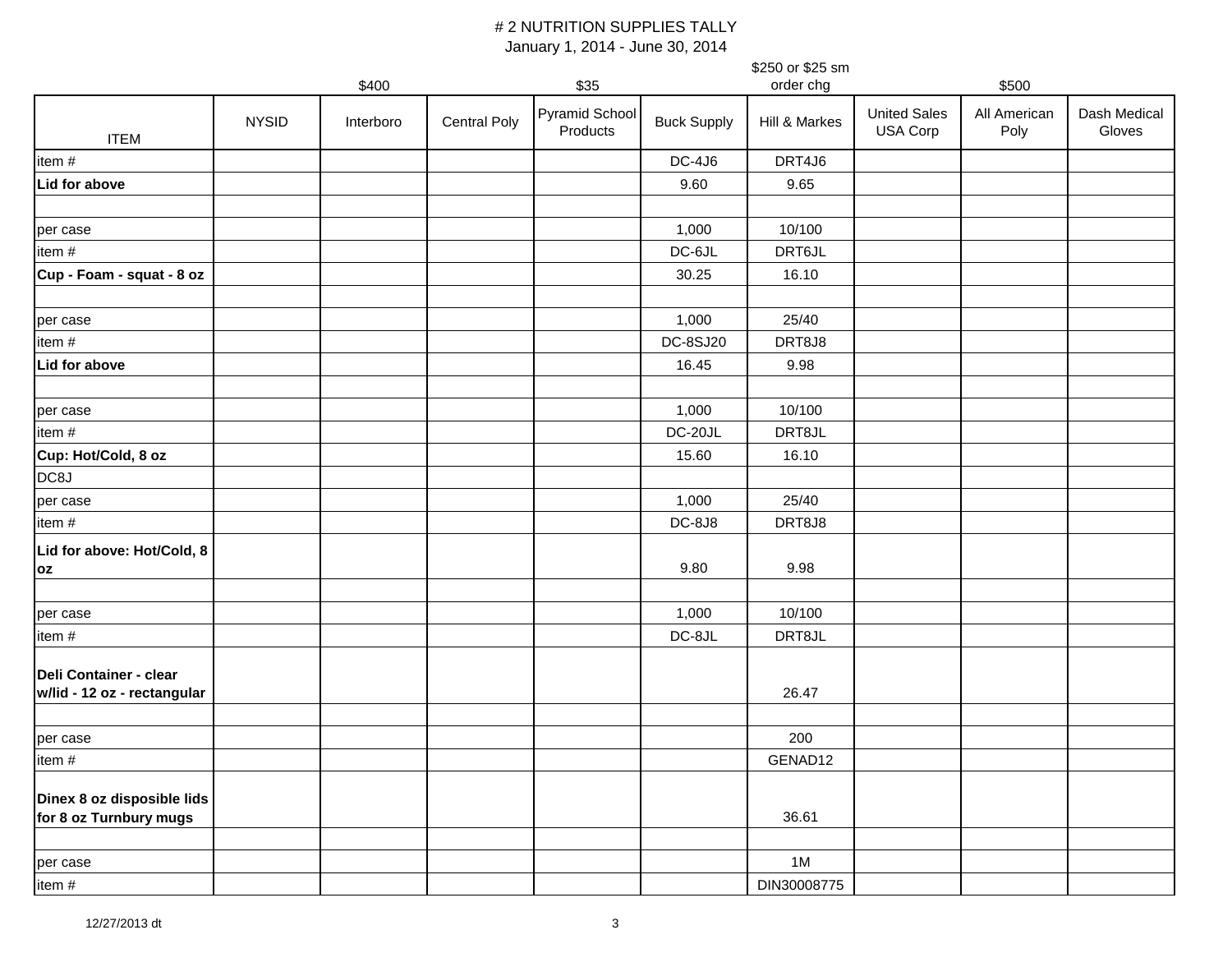|                                                |                    |                     |                     |                            |                      | \$250 or \$25 sm |                                 |                      |                        |
|------------------------------------------------|--------------------|---------------------|---------------------|----------------------------|----------------------|------------------|---------------------------------|----------------------|------------------------|
|                                                |                    | \$400               |                     | \$35                       |                      | order chg        |                                 | \$500                |                        |
| <b>ITEM</b>                                    | <b>NYSID</b>       | Interboro           | <b>Central Poly</b> | Pyramid School<br>Products | <b>Buck Supply</b>   | Hill & Markes    | <b>United Sales</b><br>USA Corp | All American<br>Poly | Dash Medical<br>Gloves |
| Film - 18" x 500'                              |                    |                     |                     |                            | 13.10                | 12.04            |                                 |                      |                        |
|                                                |                    |                     |                     |                            | 2,000'               |                  |                                 |                      |                        |
| per case                                       |                    |                     |                     |                            |                      |                  |                                 |                      |                        |
| item#                                          |                    |                     |                     |                            | AC-CW182             | <b>WES182</b>    |                                 |                      |                        |
| Gloves - latex - medium -<br>for food handling | 48.04              | 39.00               | 48.80               | 35.50                      | 37.90                | 43.05            | 39.50                           |                      | 44.40<br>43.20         |
| for food handling                              |                    |                     |                     |                            |                      |                  |                                 |                      |                        |
| per case                                       | 1,000              | 100/10              | 1,000               | 100/10                     | 10/100               | 10/100           | 10/100                          |                      | 1,000                  |
| item#                                          | C3316-0000-MED     | Aurelia-Med-LG      | TL-M                | Tradex<br>LMD5101          | SA-GRDR-<br>$MD-1-T$ | ISL100204        | Emerald                         |                      | VPF100M or<br>VNPF100M |
| Gloves - latex - large - for<br>food handling  | 48.04              | 39.00               | 48.80               | 35.50                      | 37.90                | 43.05            | 39.50                           |                      | 44.40<br>43.20         |
| for food handling                              |                    |                     |                     |                            |                      |                  |                                 |                      |                        |
| per case                                       | 1,000              | 100/10              | 1,000               | 100/10                     | 10/100               | 10/100           | 10/100                          |                      | 1,000                  |
| item#                                          | C3316-0000-LGE     | Aurelia-LRg-LG      | TL-L                | Tradex<br>LLG5101          | SA-GRDR-LG           | ISL100206        | Emerald                         |                      | VPF100L or<br>VNPF100L |
| Gloves - plastic - for food                    |                    |                     |                     |                            |                      |                  |                                 |                      |                        |
| handling                                       | 9.51               | 36.00               | 53.11               | 40.90                      | 2.85                 | 44.50            |                                 |                      |                        |
| for food handling                              |                    |                     |                     |                            |                      |                  |                                 |                      |                        |
| per case                                       | 100/10             | 100/10/10           | 10,000              | 1000/10                    | 500                  | 10/10/100        |                                 |                      |                        |
| item#                                          | C3427-0000-<br>LGE | INT-S/M/L/XL-<br>PG | PGLOVE              | Tradex<br>PLG6501          | SA-GDPE-MED          | ISL104GB2-6      |                                 |                      |                        |
| <b>Hair Nets</b>                               |                    |                     |                     |                            | 10.85                | 109.10           |                                 |                      |                        |
|                                                |                    |                     |                     |                            |                      |                  |                                 |                      |                        |
| per case                                       |                    |                     |                     |                            | 144                  | 10/144           |                                 |                      |                        |
| item#                                          |                    |                     |                     |                            | SA-DPLW-22-LB        | FDIHN 500BR      |                                 |                      |                        |
| Napkins - 1 ply                                | 34.50              |                     |                     |                            |                      | 25.21            |                                 |                      |                        |
|                                                |                    |                     |                     |                            |                      |                  |                                 |                      |                        |
| per case                                       | 6,000              |                     |                     |                            |                      | 6,000            |                                 |                      |                        |
| item#                                          | B2913-0000-000     |                     |                     |                            |                      | <b>MOR1250MS</b> |                                 |                      |                        |
| Plates - paper - 6"                            |                    |                     |                     |                            | 10.80                | 8.20             |                                 |                      |                        |
|                                                |                    |                     |                     |                            |                      |                  |                                 |                      |                        |
| per case                                       |                    |                     |                     |                            | 1,000                | 10/100           |                                 |                      |                        |
| item#                                          |                    |                     |                     |                            | FG-40111             | ASP10106         |                                 |                      |                        |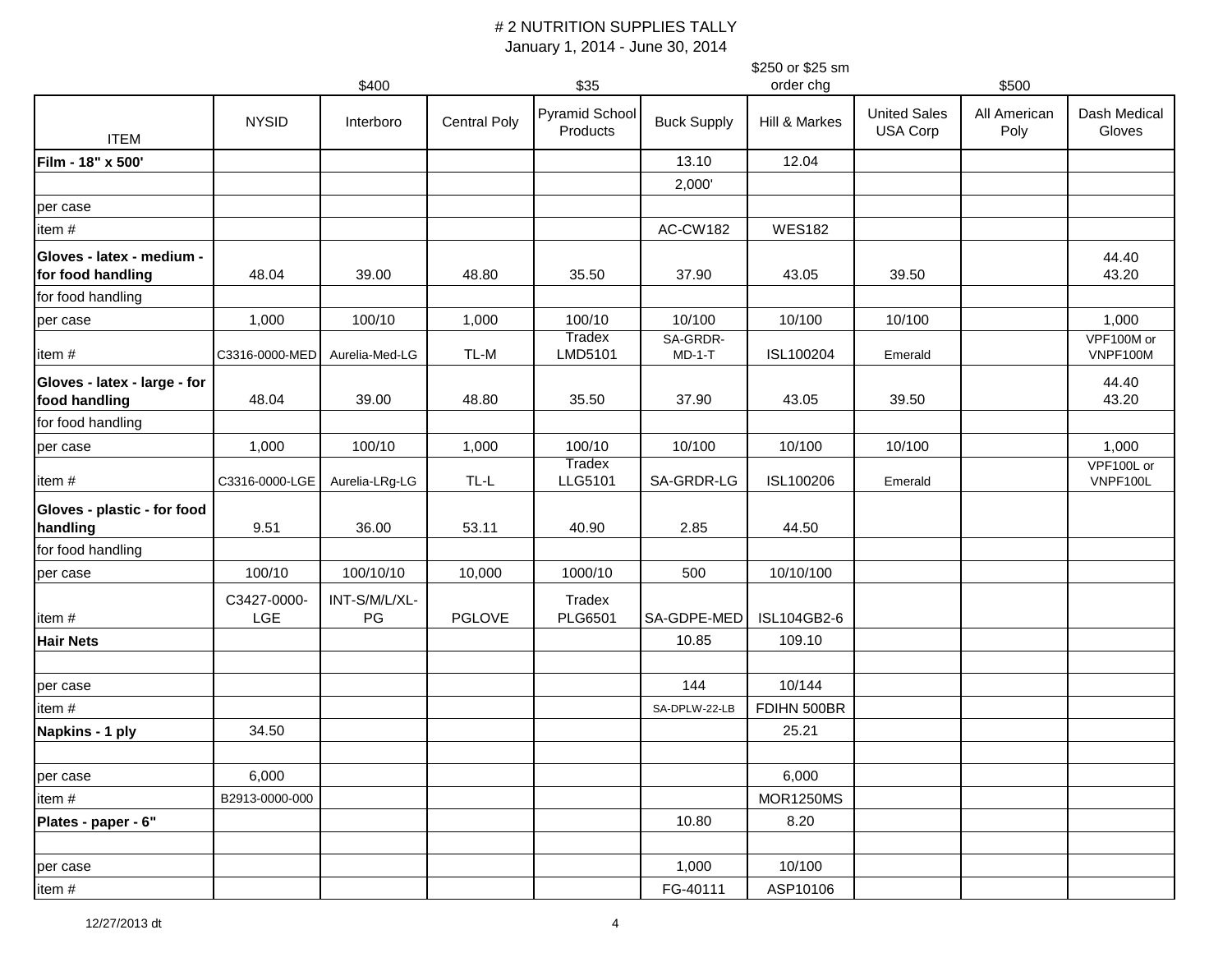|                                            |                    |           |                     |                            |                    | \$250 or \$25 sm |                                 |                      |                        |
|--------------------------------------------|--------------------|-----------|---------------------|----------------------------|--------------------|------------------|---------------------------------|----------------------|------------------------|
|                                            |                    | \$400     |                     | \$35                       |                    | order chg        |                                 | \$500                |                        |
| <b>ITEM</b>                                | <b>NYSID</b>       | Interboro | <b>Central Poly</b> | Pyramid School<br>Products | <b>Buck Supply</b> | Hill & Markes    | <b>United Sales</b><br>USA Corp | All American<br>Poly | Dash Medical<br>Gloves |
| Plates - styrofoam - 9"                    |                    |           |                     |                            | 12.90              | 12.80            |                                 |                      |                        |
|                                            |                    |           |                     |                            |                    |                  |                                 |                      |                        |
| per case                                   |                    |           |                     |                            | 500                | 500              |                                 |                      |                        |
| item#                                      |                    |           |                     |                            | DC-9PWC            | GEN80900         |                                 |                      |                        |
| Plates - styrofoam -<br>10.25"             |                    |           |                     |                            | 25.20              | 25.73            |                                 |                      |                        |
|                                            |                    |           |                     |                            | 500                | 500              |                                 |                      |                        |
| per case<br>item#                          |                    |           |                     |                            | DC-10PWC           | GEN81000         |                                 |                      |                        |
| Sacks 1/6                                  |                    |           |                     |                            | 29.00              | 27.40            |                                 |                      |                        |
|                                            |                    |           |                     |                            |                    |                  |                                 |                      |                        |
| per case                                   |                    |           |                     |                            | 500                | 500              |                                 |                      |                        |
| item#                                      |                    |           |                     |                            | BSD-1/6 BBL 57     | DUO80076         |                                 |                      |                        |
| Tray - aluminum - 3<br>compartment HDM     |                    |           |                     |                            | 34.25              | 38.40            |                                 |                      |                        |
| per case                                   |                    |           |                     |                            | 250                | 250              |                                 |                      |                        |
| item#                                      |                    |           |                     |                            | PP 739 30CP        | <b>PEN73930C</b> |                                 |                      |                        |
| Powder Cleanser - qt                       |                    |           |                     | 23.98                      |                    | 22.30            |                                 |                      |                        |
|                                            |                    |           |                     | 21 oz                      |                    | 21 oz            |                                 |                      |                        |
| per case                                   |                    |           |                     | 24                         |                    | 24               |                                 |                      |                        |
| item#                                      |                    |           |                     | P752088                    |                    | CAL752088        |                                 |                      |                        |
| <b>All-Purpose Liquid</b><br>Cleaner - gal | 41.70              |           |                     |                            |                    | 17.47            |                                 |                      |                        |
| per case                                   | 4 gal              |           |                     |                            |                    | 4 gal            |                                 |                      |                        |
| item #                                     | D4505-0000-<br>000 |           |                     |                            |                    | SMZB0320004      |                                 |                      |                        |
| Bleach - gal                               | 28.36              |           |                     |                            | 8.90               | 13.50            |                                 |                      |                        |
|                                            |                    |           |                     |                            |                    | 96 oz            |                                 |                      |                        |
| per case                                   | 4/gal              |           |                     |                            | $\,6\,$            | $\,6\,$          |                                 |                      |                        |
| item#                                      | D4726-0000-<br>000 |           |                     |                            | CR-BLEACH-6        | CLX30966         |                                 |                      |                        |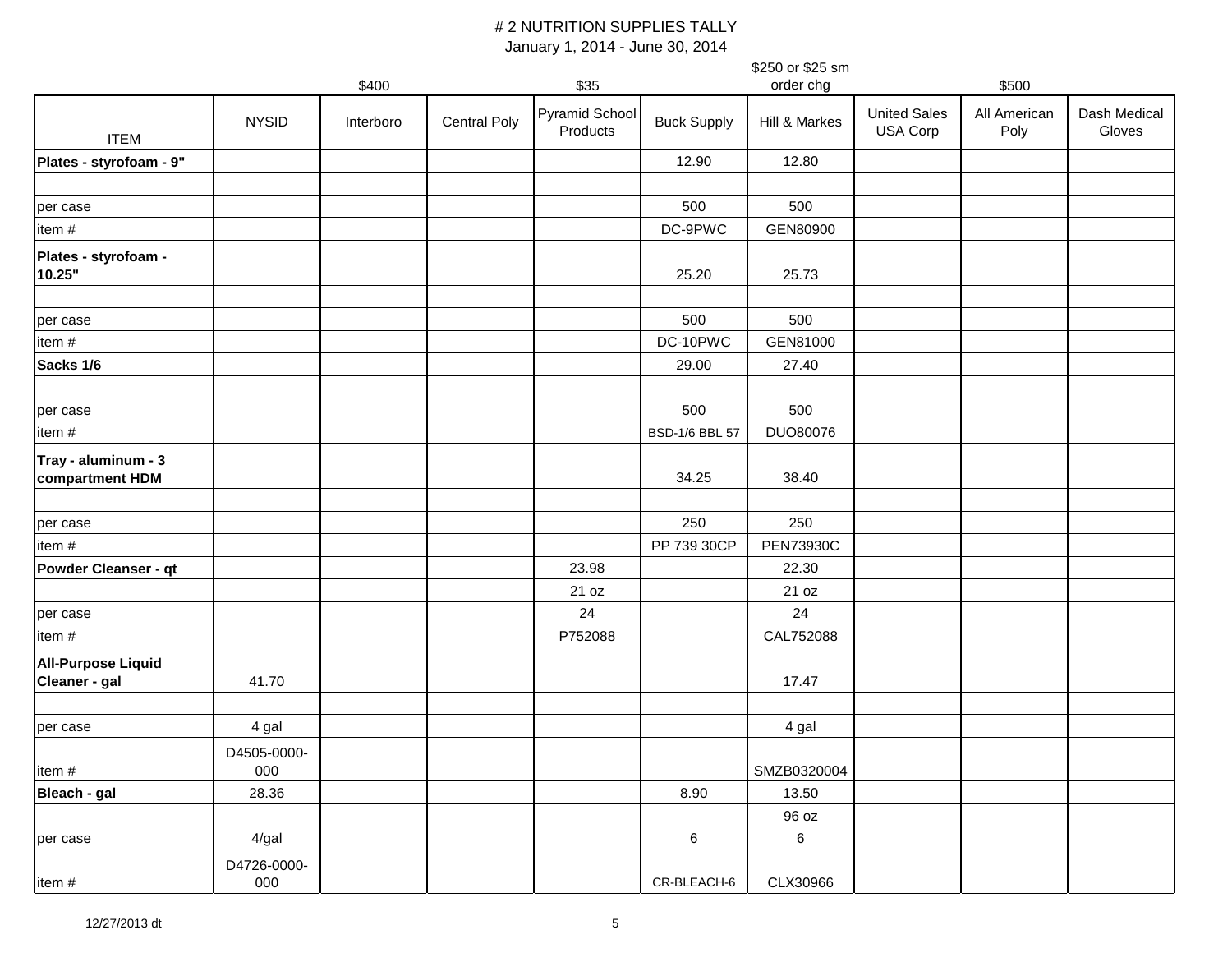|                            |                    |           |                     |                            |                    | \$250 or \$25 sm |                                 |                      |                        |  |
|----------------------------|--------------------|-----------|---------------------|----------------------------|--------------------|------------------|---------------------------------|----------------------|------------------------|--|
|                            |                    | \$400     |                     | \$35                       |                    | order chg        |                                 | \$500                |                        |  |
| <b>ITEM</b>                | <b>NYSID</b>       | Interboro | <b>Central Poly</b> | Pyramid School<br>Products | <b>Buck Supply</b> | Hill & Markes    | <b>United Sales</b><br>USA Corp | All American<br>Poly | Dash Medical<br>Gloves |  |
| Cream Cleanser - qt        |                    |           |                     |                            |                    | 19.41            |                                 |                      |                        |  |
|                            |                    |           |                     |                            |                    | qt               |                                 |                      |                        |  |
| per case                   |                    |           |                     |                            |                    | 12               |                                 |                      |                        |  |
| item#                      |                    |           |                     |                            |                    | SMZG1325012      |                                 |                      |                        |  |
| <b>Excaliber Sanitizer</b> |                    |           | NO BID              |                            |                    |                  |                                 |                      |                        |  |
| Flash Dri (5 gal pail)     |                    |           |                     |                            |                    | 41.75            |                                 |                      |                        |  |
|                            |                    |           |                     |                            |                    |                  |                                 |                      |                        |  |
| per case                   |                    |           |                     |                            |                    | 5 gal            |                                 |                      |                        |  |
| item#                      |                    |           |                     |                            |                    | SMZC0710005      |                                 |                      |                        |  |
| <b>Liquid Laundry Soap</b> | 42.18              |           |                     |                            |                    | 19.40            |                                 |                      |                        |  |
| per case                   | 5 gal              |           |                     |                            |                    | 4 gal            |                                 |                      |                        |  |
| item#                      | D4667-0000-<br>005 |           |                     |                            |                    | SMZW420004       |                                 |                      |                        |  |
| <b>White Paper Towel</b>   |                    |           |                     |                            | 17.65              | 17.50            |                                 |                      |                        |  |
| 2 ply / 85 sht             |                    |           |                     |                            | 90                 | 85               |                                 |                      |                        |  |
| per case                   |                    |           |                     |                            | 30                 | 30               |                                 |                      |                        |  |
| item#                      |                    |           |                     |                            | BAY-41000          | CAS4073A1        |                                 |                      |                        |  |
| Reusable 3 comp tray       |                    |           |                     |                            |                    |                  |                                 |                      |                        |  |
| per case                   |                    |           |                     |                            |                    |                  |                                 |                      |                        |  |
| item#                      |                    |           |                     |                            |                    |                  |                                 |                      |                        |  |
| <b>Scotch Brite Pads</b>   | 14.22              |           |                     | 11.98                      | 4.75               | 12.55            |                                 |                      |                        |  |
|                            |                    |           |                     |                            |                    |                  |                                 |                      |                        |  |
| per case                   | 60                 |           |                     | 60                         | 20                 | 6/10             |                                 |                      |                        |  |
| item #                     | D4701-0000-<br>000 |           |                     | 5096                       | <b>PAD196</b>      | DSCMD69          |                                 |                      |                        |  |
| <b>Wypalls x 60</b>        |                    |           |                     |                            | 49.60              | 13.00            |                                 |                      |                        |  |
| 2 ply / 85 sht             |                    |           |                     |                            |                    |                  |                                 |                      |                        |  |
| per case                   |                    |           |                     |                            | 1260               | 180              |                                 |                      |                        |  |
| item#                      |                    |           |                     |                            | LG-KCC34790        | KIM34015         |                                 |                      |                        |  |
| <b>Blue Tough Towel</b>    | 48.88              |           |                     | 9.48                       |                    | 67.60            |                                 |                      |                        |  |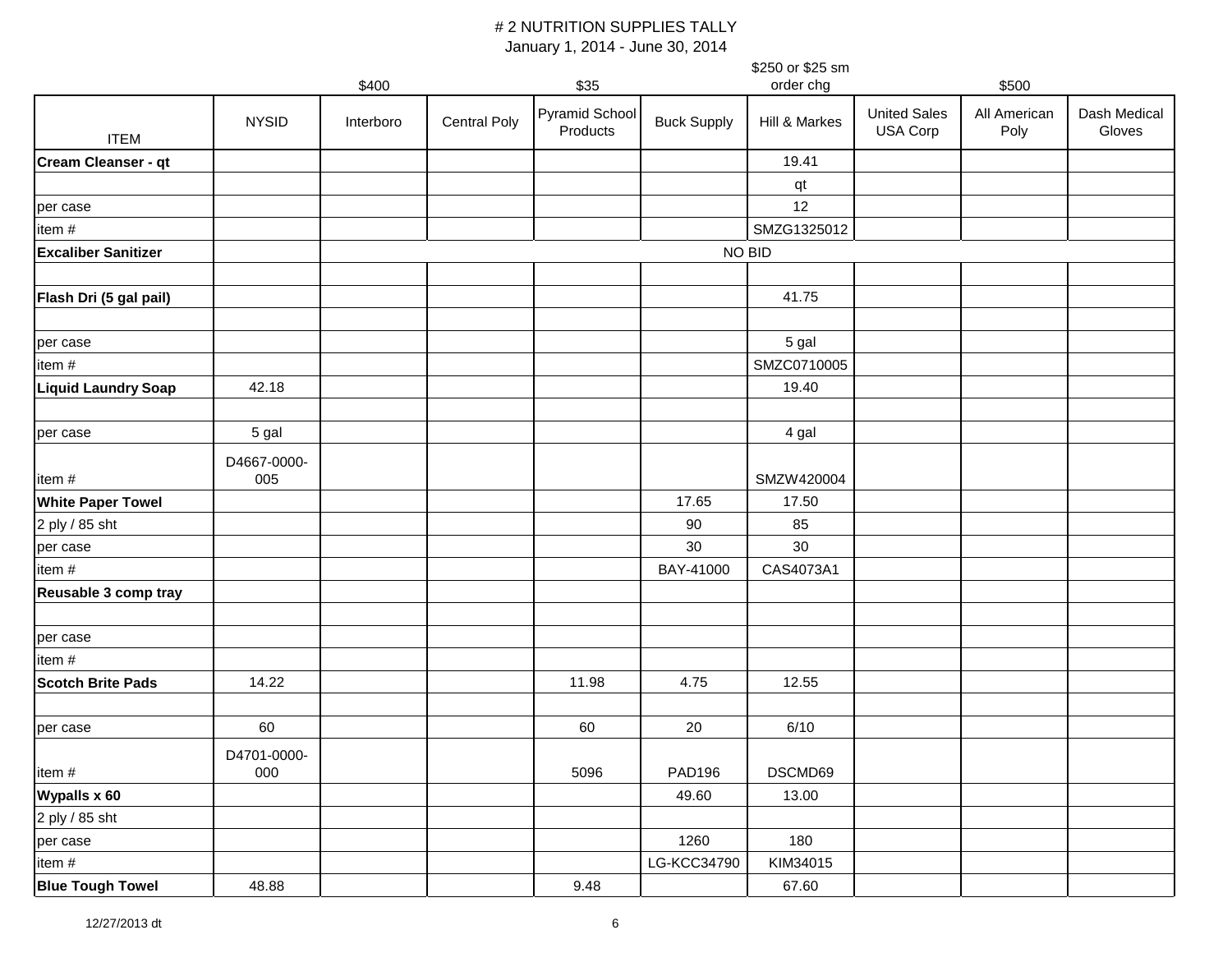|                                             |                    |           |                     |                            |                    | \$250 or \$25 sm |                                 |                      |                        |
|---------------------------------------------|--------------------|-----------|---------------------|----------------------------|--------------------|------------------|---------------------------------|----------------------|------------------------|
|                                             |                    | \$400     |                     | \$35                       |                    | order chg        |                                 | \$500                |                        |
| <b>ITEM</b>                                 | <b>NYSID</b>       | Interboro | <b>Central Poly</b> | Pyramid School<br>Products | <b>Buck Supply</b> | Hill & Markes    | <b>United Sales</b><br>USA Corp | All American<br>Poly | Dash Medical<br>Gloves |
| 13 x 24                                     |                    |           |                     | Microfiber                 |                    |                  |                                 |                      |                        |
| per case                                    | 100                |           |                     | 12 / 16"x16"               |                    | 150              |                                 |                      |                        |
| item#                                       | D4012-0000-<br>000 |           |                     | E811016                    |                    | CHX03120011      |                                 |                      |                        |
| <b>Brown Paper Towels</b>                   |                    |           |                     |                            | 36.90              | 38.50            |                                 |                      |                        |
|                                             |                    |           |                     |                            |                    |                  |                                 |                      |                        |
| per case                                    |                    |           |                     |                            | 6/1000             | 12/450           |                                 |                      |                        |
| item#                                       |                    |           |                     |                            | GP-26480           | GPF19724         |                                 |                      |                        |
| <b>Paper Place Mats (white)</b>             |                    |           |                     |                            | 16.90              | 16.81            |                                 |                      |                        |
| per case                                    |                    |           |                     |                            | 1,000              | 1,000            |                                 |                      |                        |
| item#                                       |                    |           |                     |                            | HM-310528          | <b>SNF150</b>    |                                 |                      |                        |
| Paper Place Mats (green)                    |                    |           |                     |                            | 16.90              | 16.81            |                                 |                      |                        |
| per case                                    |                    |           |                     |                            | 1,000              | 1,000            |                                 |                      |                        |
| item#                                       |                    |           |                     |                            | HM-310469          | SNF6025          |                                 |                      |                        |
| Paper Place Mats (red)                      |                    |           |                     |                            | 16.90              | 16.81            |                                 |                      |                        |
|                                             |                    |           |                     |                            |                    |                  |                                 |                      |                        |
| per case                                    |                    |           |                     |                            | 1,000              | 1,000            |                                 |                      |                        |
| item#                                       |                    |           |                     |                            | HM-310524          | SNF6005          |                                 |                      |                        |
| <b>Heavy Duty Floor Cleaner</b><br>(liquid) |                    |           |                     |                            |                    | 17.43            |                                 |                      |                        |
|                                             |                    |           |                     |                            |                    | gal              |                                 |                      |                        |
| per case                                    |                    |           |                     |                            |                    | $\overline{4}$   |                                 |                      |                        |
| item#                                       |                    |           |                     |                            |                    | SMZB0320004      |                                 |                      |                        |
| <b>Speedball Cleaner</b>                    |                    |           |                     |                            |                    | 19.90            |                                 |                      |                        |
|                                             |                    |           |                     |                            |                    | qt               |                                 |                      |                        |
| per case                                    |                    |           |                     |                            |                    | 12               |                                 |                      |                        |
| item#                                       |                    |           |                     |                            |                    | SMZC0595012      |                                 |                      |                        |
| <b>Dishwasher Detergent</b>                 |                    |           |                     |                            |                    | 46.15            |                                 |                      |                        |